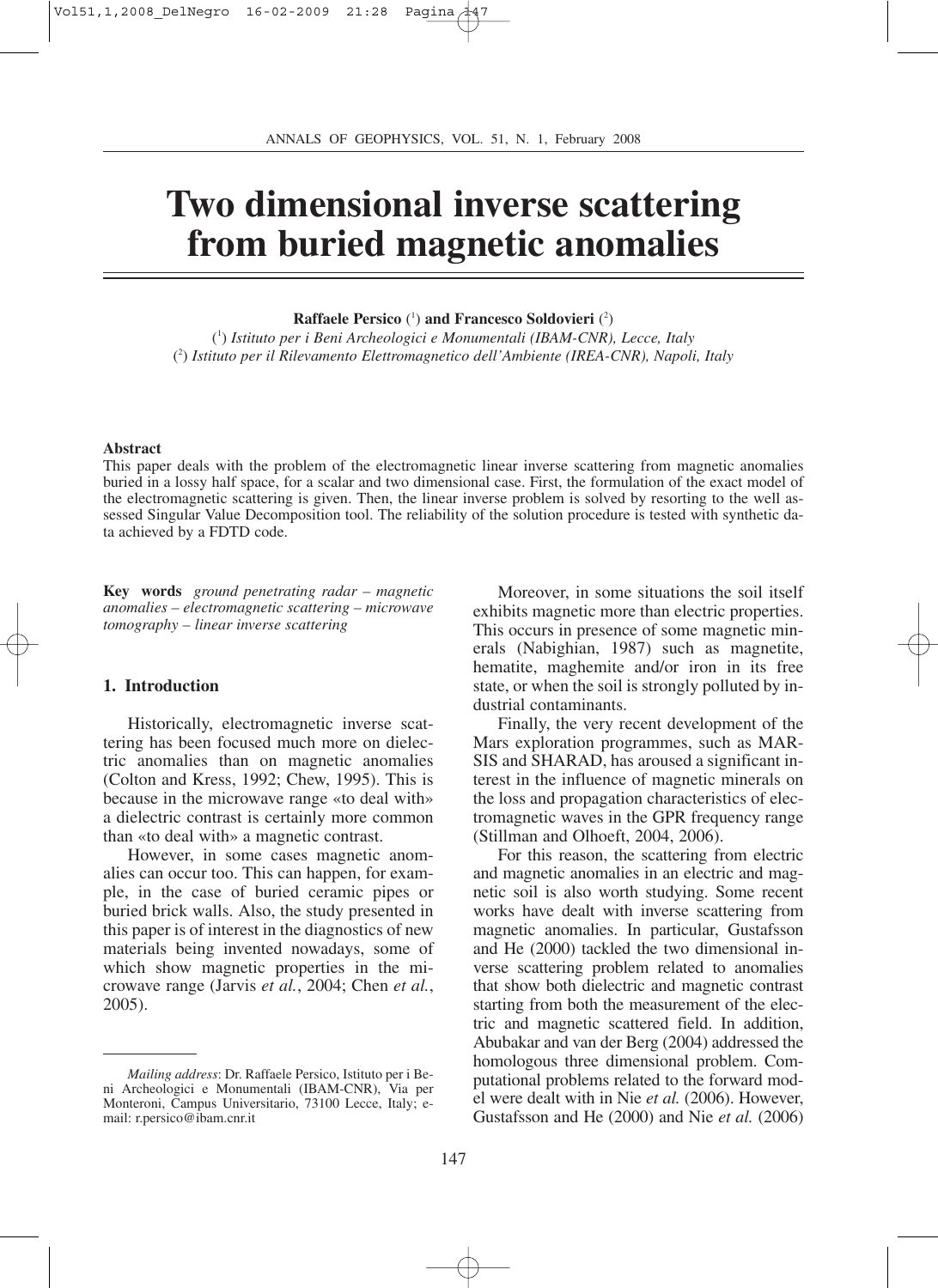refer to the case of objects embedded in a homogeneous medium, and Gustafsson and He (2000) and, Abubakar and van den Berg (2004) cast the inverse problem by assuming as datum both the electrical and magnetic scattered fields.

Unlike from the papers mentioned above, here we consider a half space two-dimensional geometry and assume as datum of the problem only the scattered electric field. This choice is justified because in GPR prospecting one essentially gathers a quantity roughly proportional to the electric field in the observation point.

The paper is organised as follows. Section II introduces the scattering equations relative to the «magnetic» two dimensional scalar scattering operator (providing all the relevant calculations in Appendix). The same section also proposes an inversion algorithm based on a linear model of electromagnetic scattering. Such a simplified model is similar to the well known Born model widely exploited for dielectric objects (Crocco and Soldovieri, 2003; Soldovieri *et al.*, 2007). Section III presents numerical examples where the linear inversion is exploited to process exact scattered field data provided by means of an FDTD code. Finally, conclusions follow.

#### **2. Formulation of the problem**

The 2D reference scenario is composed of two homogeneous half spaces, separated by a planar interface at  $z=0$  (fig. 1). The upper half space is free space, whereas the lower half space is characterized by a relative dielectric permittivity  $\varepsilon_s$  and by a relative magnetic permeability  $\mu_s$ . Both  $\varepsilon_s$  and  $\mu_s$  can be complex to account for losses.

We consider the forward and inverse scattering problems in frequency domain. The source is assumed to be infinitely long and invariant along the *y*-axis. The considered measurement configuration is multi-bistatic (*i.e.* we consider a *B*scan prospecting with a fixed offset between the transmitting and the receiving antennas) within a prefixed band of frequencies  $\Omega = [\omega_{\min}, \omega_{\max}]$ . The source-observation point ranges within the observation domain  $\Sigma = [-x_M, x_M]$  located at the air/soil interface (*z*=0).



**Fig. 1.** Geometry of the problem for the two dimensional case and for the adopted multi-bistatic configuration

The objects are assumed infinitely long along the *y*-axis, embedded in the lower half space and they are assumed to be located in the investigation domain *D*=[−*a*, *a*]×[*z*min, *z*min+2*b*].

Our aim is to obtain a spatial map of the magnetic properties of the investigation domain *D*, and on the basis of this map to infer the presence, location and geometry of the magnetic anomalies. Thus, the quantity of interest is the relative magnetic permeability  $\mu_r(x, z)$  in the domain *D*; this drives to assume, as actual unknown of the problem, the magnetic contrast function

$$
\chi_m(x,z) = \frac{\mu_r(x,z) - \mu_s}{\mu_s} \,. \tag{2.1}
$$

It is assumed that the magnetic contrast is different from zero only inside the investigation domain *D*. In general, the magnetic contrast depends on the frequency. Here, such a dependence will be neglected in the inversion model.

It is supposed that the buried objects do not show a meaningful electric contrast with the surrounding soil. The equations of the exact electromagnetic scattering from buried magnetic anomalies are fully derived in the Appendix. The final result is given as

$$
E(x, z) = E_{inc}(x, z) + k_s^2 \int \int \limits_{D} \underline{G}_{im}(x, z, x', z')
$$
  

$$
\underline{\nabla}E(x', z') \frac{\chi_m(x', z')}{1 + \chi_m(x', z')} dx' dz' (x, z) \in D
$$
 (2.2)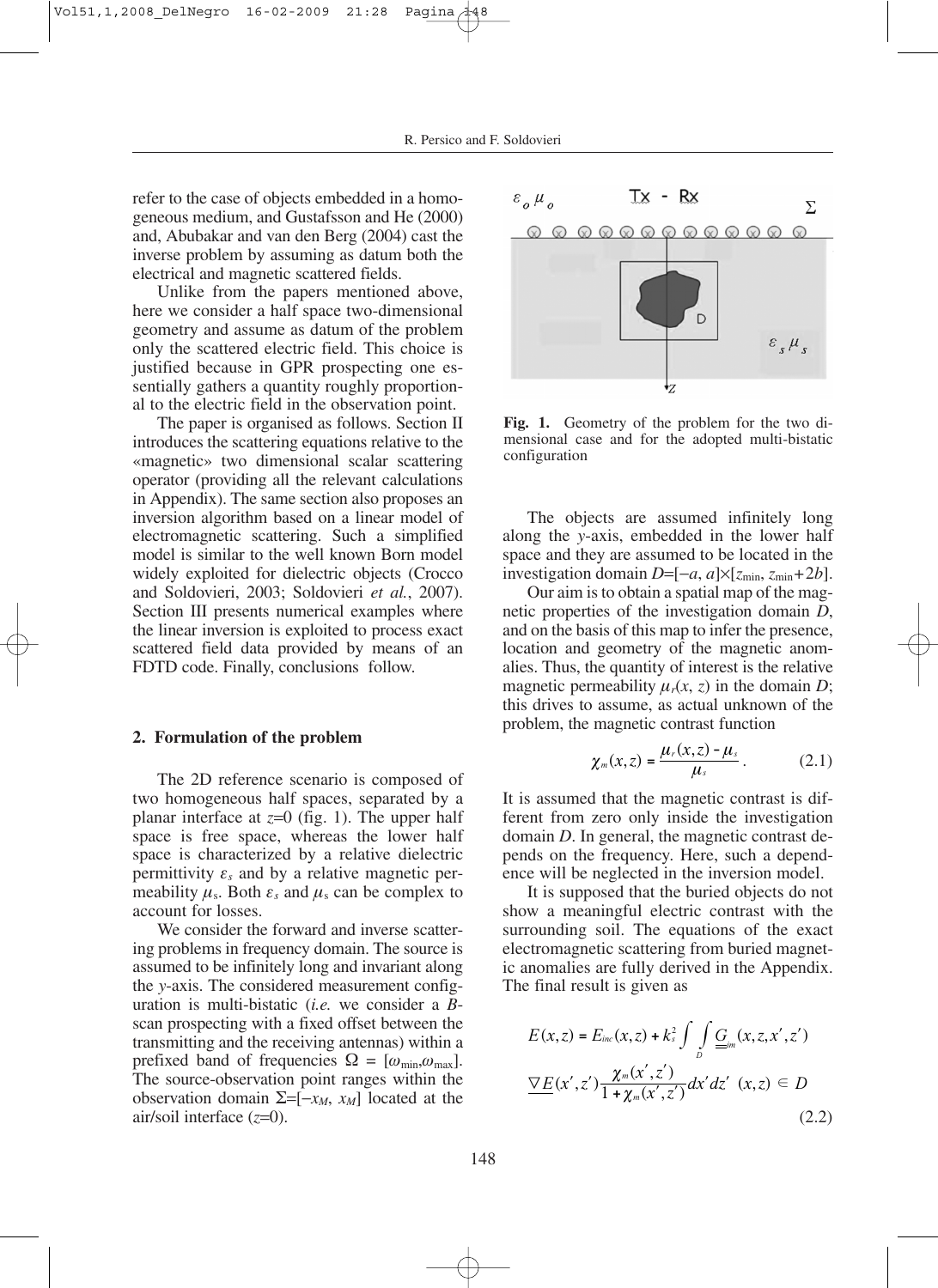$$
E_s(x, z) = k_s^2 \int \int \limits_D \underline{G}_{mm}(x, z, x', z') \, \underline{\nabla} E(x', z')
$$
  

$$
\frac{\chi_m(x', z')}{1 + \chi_m(x', z')} dx' dz' (x, z) \in \Sigma
$$
  
(2.3)

where  $k_s$  is the wave-number in the soil (lower half-space).

Equation (2.2) accounts for the total electric field inside the investigation domain *D* and is given as the sum of two contributions: the incident field (*i.e.*, the field in the investigation domain *D* in absence of the magnetic anomalies) and the field due to the presence of scattering objects in the investigation domain. Thus  $\underline{G}_{m} = [G_{imx}, G_{imz}]$  denotes the internal magnetic  $\overline{d}$ yadic Green's function (row vector of two elements) where

$$
G_{i\mu x} = -\frac{1}{4\pi} \int_{-\infty}^{+\infty} \frac{u}{k_{zs}k_{s}^{2}} \Big( \exp(-jk_{zs}(u)) \Big| z - z' \Big) +
$$
  
+ 
$$
\frac{\mu_{o}k_{zs}(u) - \mu_{s}k_{zo}(u)}{\mu_{o}k_{zs}(u) + \mu_{s}k_{zo}(u)} \exp(-jk_{zs}(u)(z + z')) \Big)
$$
  
exp $(ju(x - x')) du$ 

$$
G_{imz} = \frac{1}{4\pi} \int_{-\infty}^{+\infty} \frac{1}{k_s^2} \left( sign(z - z') \exp(-z') \right)
$$
  
\n
$$
-jk_{ss}(u) | z - z'| + \frac{\mu_s k_{ss}(u) - \mu_o k_{ss}(u)}{\mu_s k_{ss}(u) + \mu_o k_{ss}(u)}
$$
  
\n
$$
\exp(-jk_{ss}(u)(z + z')))
$$
  
\n
$$
\exp(ju(x - x'))du
$$
\n(2.4)

Equation (2.3) accounts for the scattered electric field on the measurement domain  $Σ$ , that represents the datum of an inverse scattering problem. The scattered field can be regarded as the electric field radiated by a magnetic current density. This magnetic current is related to the product of the gradient of the electric field inside the investigation domain times the function  $\chi_m(x',z')/(1+\chi_m(x',z'))$  involving the unknown contrast. The  $G_{\text{min}} = [G_{\text{emx}}, \tilde{G}_{\text{eimz}}]$  denotes the external magnetic Green's function (row vector of two elements) where

$$
G_{emx} = \frac{1}{2\pi} \int_{-\infty}^{\infty} \frac{\varepsilon_o \mu_o \exp(jk_{\infty}(u)z) \exp(-jk_{\infty}(u)z')}{k_s^2 \varepsilon_s(\mu_o k_{\infty}(u) + \mu_s k_{\infty}(u))}
$$
  
\n
$$
u \exp(ju(\bar{x} - x'))du
$$
  
\n
$$
G_{emz} = \frac{1}{2\pi} \int_{-\infty}^{\infty} \frac{\varepsilon_o \mu_o \exp(jk_{\infty}(u)z) \exp(-jk_{\infty}(u)z')}{k_s^2 \varepsilon_s(\mu_o k_{\infty}(u) + \mu_s k_{\infty}(u))}
$$
  
\n
$$
k_{\infty}(u) \exp(ju(x - x'))du
$$
\n(2.5)

The gradient vector of the total field is defined in terms of the unique component of the electric total field. In formulas, this gradient is defined as

$$
\nabla E = \begin{pmatrix} \frac{\partial E}{\partial x'} \\ \frac{\partial E}{\partial z'} \end{pmatrix}
$$
 (2.6)

Similarly to the more widely studied case of dielectric buried anomalies (Crocco and Soldovieri, 2003; Soldovieri *et al.*, 2007), the scattering eqs. (2.2) and (2.3) make the inverse scattering problem non-linear and ill-posed.

In order to cope with this difficulty, we adopt a simplified model of the scattering that allows us to deal with a linear inverse scattering problem. The linearization will prevent false solutions, intrinsically related to nonlinearity, and will ensure the stability of the solution by adopting well assessed regularization schemes based on the Singular Value Decomposition (Bertero and Boccacci, 1998). Conversely, the adoption of the linear model of the electromagnetic scattering, analogously to the case of reconstruction of dielectric anomalies, does not achieve a quantitative reconstruction of the buried objects but only retrieves information about their location, size and (approximately) shape.

In order to achieve a linear model for the problem at hand, we assume the hypothesis of low contrast levels  $|\chi_m| \ll 1$ . In this case we have

$$
\frac{\chi_m(x',z')}{1+\chi_m(x',z')} \cong \chi_m(x',z') \tag{2.7}
$$

and

$$
E(x,z) \cong E_{inc}(x,z) \tag{2.8}
$$

*i.e.* the total field inside the investigation domain can be approximated with the incident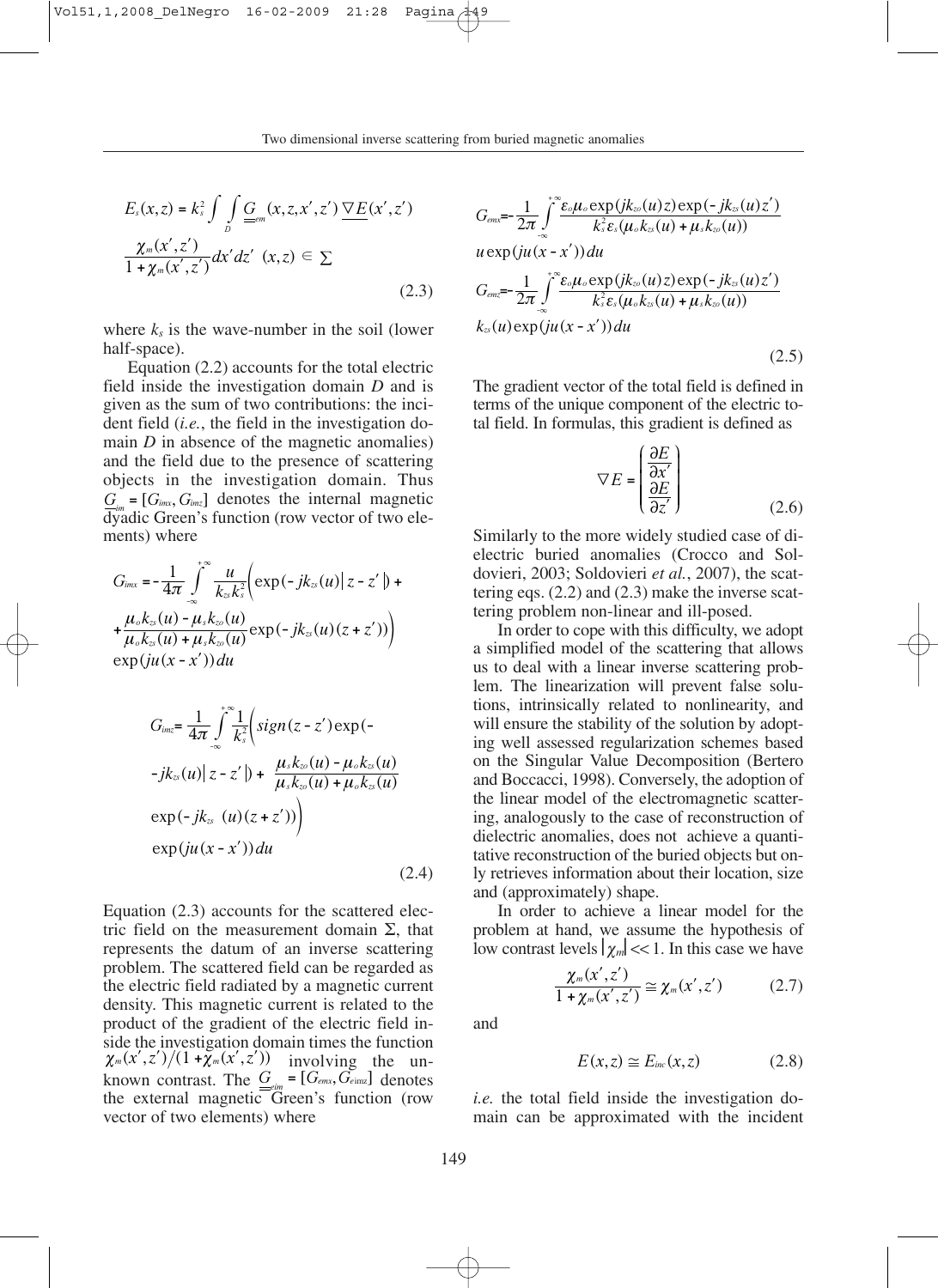field. The approximation (2.8) can be «physically» justified by stating that the objects are small perturbations with respect to the host medium.

At this point, we make the further assumption that

$$
\nabla E(x', z') \cong \nabla E_{inc}(x', z') \tag{2.9}
$$

Let us state that eq. (2.9) cannot be straightforwardly inferred from eq. (2.8). However, in the framework of low level contrast, eq. (2.9) essentially amounts to assuming some smoothness properties of the incident field. Such an assumption is an increasingly reasonable hypothesis as far as the point in the investigation domain is farther and farther from the transmitting antenna.

Now, by substituting eq. (2.7) and eq. (2.9) in eq. (2.3), we obtain the linear inverse scattering model given by

$$
E_s(x,z) = k_s^2 \iint\limits_{D} \underbrace{G}_{z=m} \nabla E_{inc}(x',z') \quad (2.10)
$$
  

$$
\chi_m(x',z') dx' dz' \quad z \in \Sigma
$$

Thus, the problem at hand is reduced to the inversion of the linear integral relation (2.10), where  $E_s$  represents the datum of the problem while χ*<sup>m</sup>* is its unknown.

In order to completely specify the integral relationship (2.10), we still have to specify the incident field. Since the primary source is a filamentary current, the incident field can be calculated in a fashion analogous to the calculation of the Green's functions provided in the Appendix.

The result is

$$
E_{inc}(x_s, z, x', z') = -f\mu_o\mu_s I_o
$$
  

$$
\int_{-\infty}^{+\infty} \frac{\exp(-jk_{cs}(\nu)z') \exp(jk_{cs}(\nu)z)}{(\mu_s k_{cs}(\nu) + \mu_o k_{cs}(\nu))}
$$
 (2.11)  

$$
\exp(j\nu(x_s - x')) dv
$$

where  $f$  is the frequency and  $I<sub>o</sub>$  is the level of the current. Thus, the gradient vector of the incident field is given by

$$
E_{inc} = -f\mu_o\mu_s I_o
$$
  

$$
\int_{-\infty}^{+\infty} \frac{\exp(-jk_{ss}(\nu)z')\exp(jk_{ss}(\nu)z)}{(\mu_o k_{ss}(\nu) + \mu_s k_{ss}(\nu))}.
$$
 (2.12)  

$$
\begin{pmatrix} -jv \\ -jk_{zs}(\nu) \end{pmatrix} \exp(j\nu(x_s - x'))dv
$$

#### **3. Numerical results**

This section shows some numerical results to back-up the previous formulation. The synthetic scattered field data have been obtained by means of the FDTD code GPRMAX (Giannopulos, 2003). Therefore, the code for the data is totally independent from the inversion code. In particular, GPRMAX provides total field data in time domain, therefore we have to preprocess these data to obtain scattered field data in the frequency domain. The pre-processing essentially consists of muting the first part of the traces, relative to the answer to the air-soil interface and to Fourier transform the traces after this muting (Soldovieri *et al.*, 2006). The zero time is chosen in the first maximum of the simulated traces.

Equation (2.10) has been discretized by exploiting Methods of Moments (Collin, 1985). In particular a point matching is considered in data space, while the magnetic contrast function has been represented thanks to a functional basis made up of Fourier harmonics along the horizontal direction (*x*-direction) and pulse function along the depth (*z*-direction).

The inversion of the linear system obtained from the discretization of eq. (2.10) has been performed thanks to the Truncated SVD (TSVD) (Bertero and Boccacci, 1998) that achieves a stable solution of the problem.

In a first example, we considered a square object with sides of 0.2 m, buried in a soil at the depth of 1.7 m (referred to the upper side). The data are gathered in air at 0.01 m from the interface with a spatial step of 0.02 m and an offset between the transmitting and receiving antennas of 0.1 m. The observation line from the first to the last source point is 1.88 m long, so that we have 95 GPR traces. The investigation domain is 1.98m large and 2m deep, and starts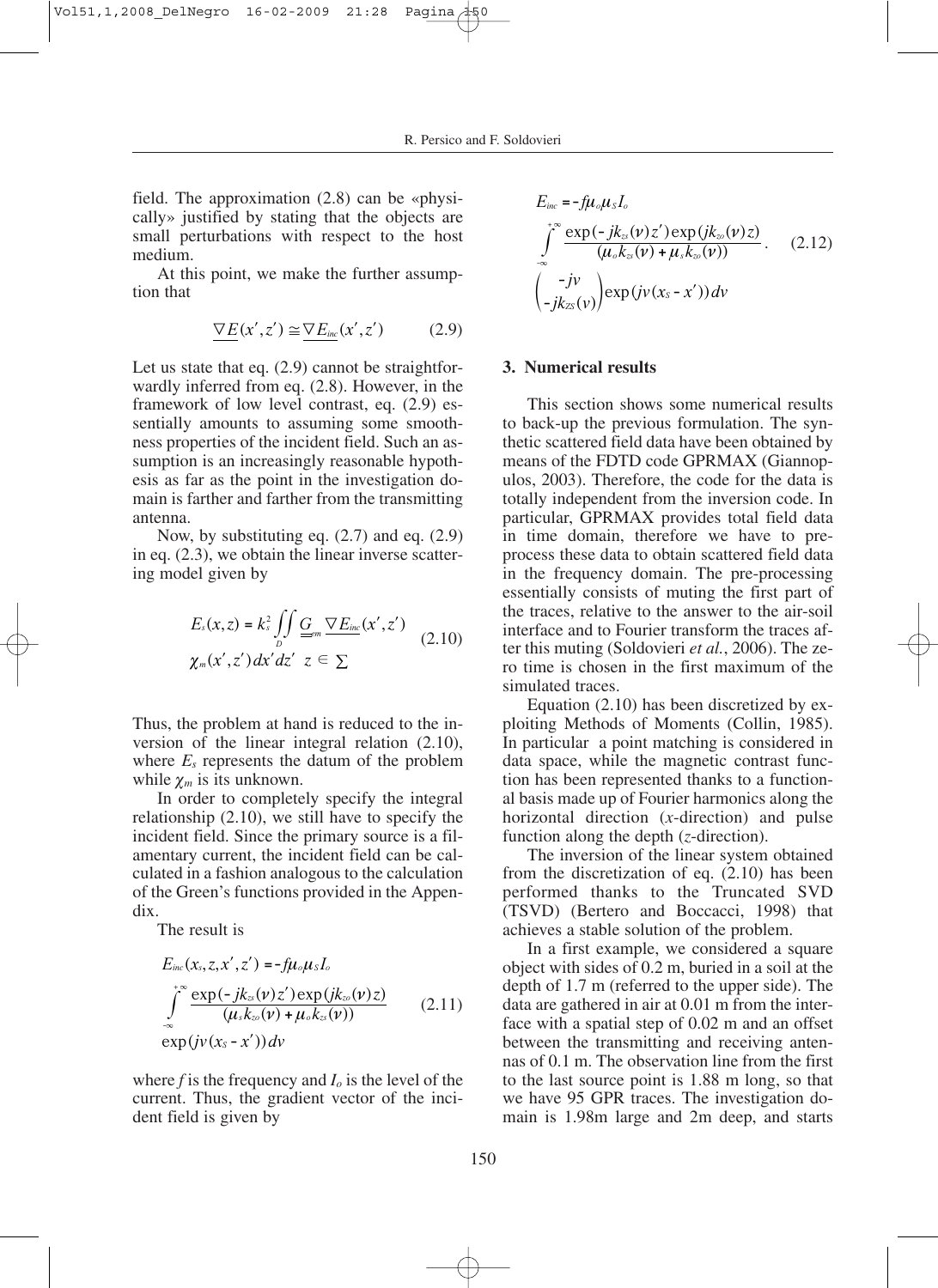

**Fig. 2.** Modulus of the retrieved contrast function for a square buried magnetic object at the depth of 1.7 m. The reconstruction essentially images the upper side of the object.

from the air-soil interface. The work frequency band ranges from 200 MHz to 1 GHz with a frequency step of 25 MHz. The soil exhibits a relative dielectric permittivity equal to 9 and a conductivity equal to 0.01 S/m. which corresponds to a complex equivalent permittivity equal to  $\varepsilon_r = 9 - j(0.01/2\pi f \varepsilon_o)$ , with  $\varepsilon_o = 8.854 \times$ ×10<sup>−</sup><sup>12</sup> *F*/*m* being the dielectric permittivity of the free space. The relative magnetic permeability of the soil is  $\mu_s=1$ . The homogeneous buried object shows the same equivalent permittivity of the soil, whereas its relative magnetic permeability is  $\mu_i = 5$ .

We added a white gaussian noise to the synthetic data, so that the signal to noise ratio for the total field was 20 dB.

For the inversion scheme, we chose to retain in the TSVD expansion only the terms for which the singular values were larger than 0.01 times the maximum singular value.

Figure 2 depicts the amplitude of the retrieved contrast function normalized with respect to its maximum; the reconstruction is compared with the actual object depicted with a solid line. The tomographic reconstruction accurately locates the upper side of the object and determines its horizontal extent.

In order to show possible effects of the shape and mutual interactions between the objects, we propose a further example where the parameters are unchanged with respect to the previous one except that we have two circular buried objects instead of one square target. The two circular objects are buried at 0.7 m (with respect to their centres), their radius is 0.1 cm and the distance between the centres is 0.25 m.

The reconstruction is now obtained by considering in TSVD expansion the singular values larger than 0.1 the maximum singular value.

The tomographic reconstruction is shown in fig. 3 and compared to the actual objects. Since the objects are shallower than the previous case, this time we reconstruct both the upper and lower parts of them. However, the reconstruction of the lower parts is deeper than the actual bottom of the objects because the probing wave propagates in the object more slowly than in the surrounding soil, and this is not accounted for



**Fig. 3.** Modulus of the retrieved contrast function for two circular buried magnetic objects at the depth of 0.7 m. The reconstruction essentially images the upper side of the objects and the spot at the dept of 1 m arises for the mutual interactions between the two objects.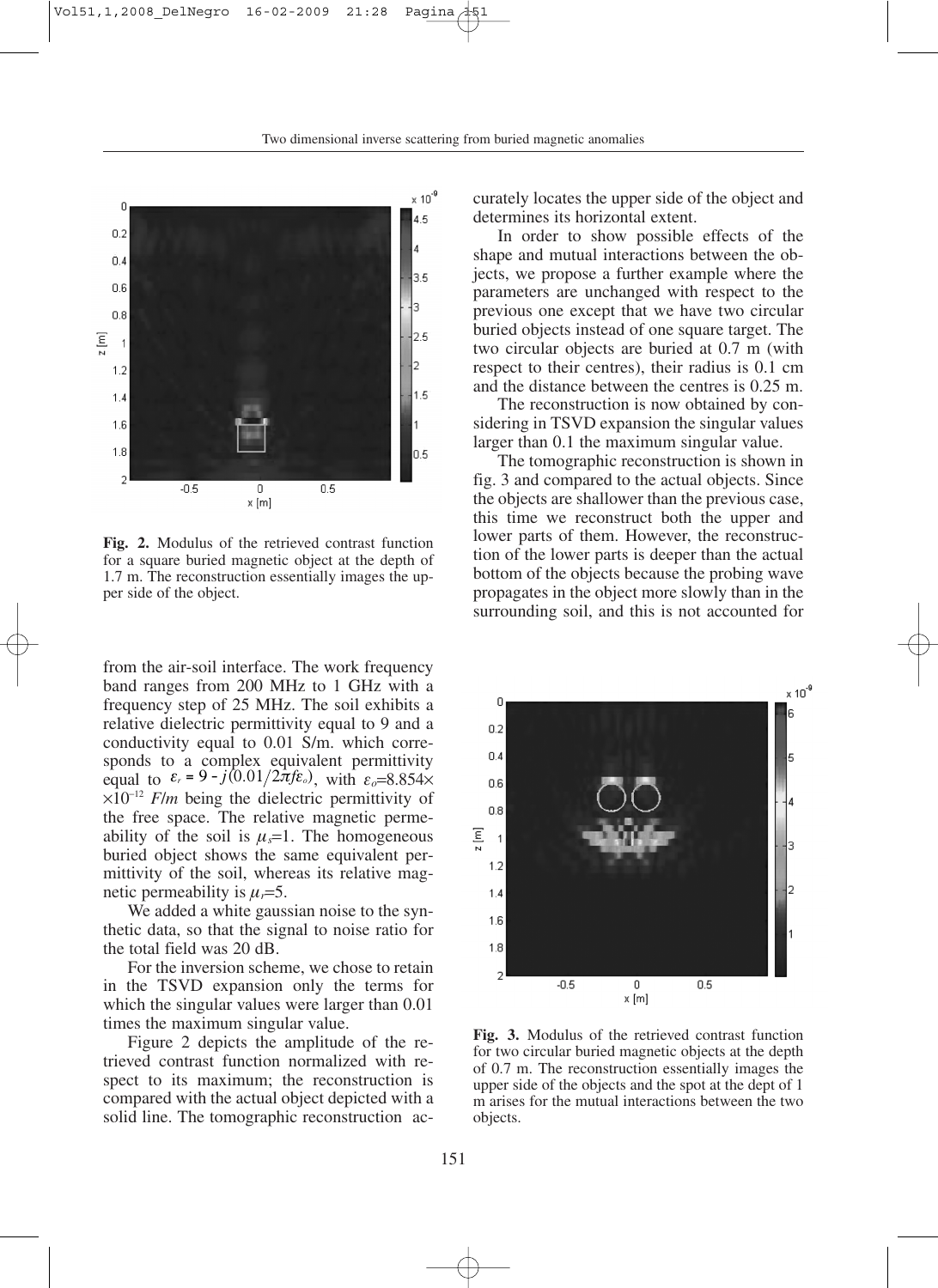within a linear model (Crocco and Soldovieri, 2003; Soldovieri *et al.*, 2007). Moreover, the mutual electromagnetic interferences (not accounted by a linear model) between the two objects add constructively in a point at the depth of about one meter thereby creating an artefact.

Finally, let us stress that the adoption of the two different thresholds in TSVD (0.01 for the first case and 0.1 for the second case) makes it possible to investigate regions at different depth in the investigation domain. In particular, by lowering the TSVD threshold, we have the possibility to exploit in the reconstruction a larger number of singular functions. As a matter of fact, this allows us to image deeper objects because the «support» of higher order singular functions are located at progressively increasing depth.

# **4. Conclusions**

This paper has dealt with the scattering from magnetic buried anomalies. This topic has been rarely addressed in literature, where in

most cases it is assumed that both the soil and the buried objects do not have any magnetic property. Some times, however, one can meet a situation where the soil or the buried objects or both can have meaningful magnetic properties. As future developments we are working on a complete model of the 2D scattering from buried objects that show both dielectric and magnetic properties. Moreover, we will propose an analysis of the errors related to the fact that one may meet a magnetic object while looking for dielectric objects or, conversely, a dielectric object while looking for magnetic ones.

As further future developments, we would also like to address the question of the choice of the type of basis functions exploited to represent the unknowns. In fact, this choice affects both the numerical efficiency of the solution algorithm and the accuracy in the representation of the singular functions characterizing the linear operator to be inverted.

Finally, let us stress that this paper is only the first step towards the application of the approach also in realistic situations: experimental validations are in order.

## **Appendix**

This appendix works out the mathematical formulation of the 2D scattering equations for magnetic anomalies, the source being constituted by a filamentary electrical current (the reference geometry is in fig. 1).

Let us start from Maxwell's equations

$$
\frac{\nabla \times \underline{E} = -j\omega\mu\underline{H}}{\nabla \times \underline{H} = j\omega \varepsilon \underline{E} + \underline{J_0}}\n\tag{A.1}
$$
\n
$$
\frac{\nabla}{\nabla} \cdot \underline{\varepsilon} = \rho_0
$$
\n
$$
\frac{\nabla}{\nu} \mu \underline{H} = 0
$$

and let us write the total fields as the superposition of the incident (unperturbed) fields and of the scattered fields.

$$
\underline{E} = \underline{E}_{inc} + \underline{E}_s \tag{A.2}
$$

$$
\underline{H} = \underline{H}_{\text{inc}} + \underline{H}_{\text{s}} \,. \tag{A.3}
$$

Due to the two-dimensional geometry and to the kind of source, we know *a priori* that the electrical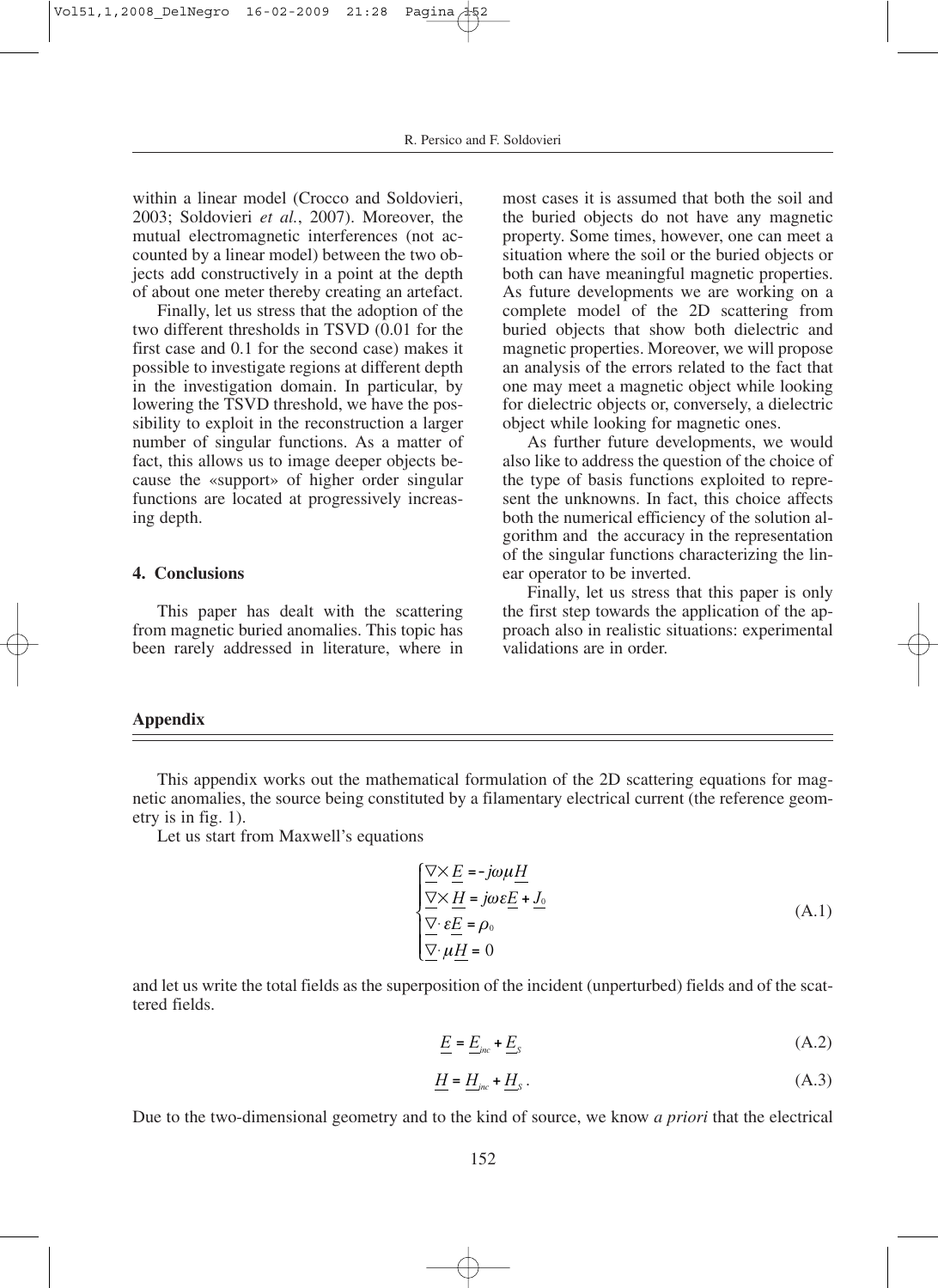field is directed along the invariance direction, whereas the magnetic field is orthogonal to it. With respect to the reference system of fig. 1, therefore, we have

$$
\underline{E_s} = E_{sy}(x, z) i_y
$$
  

$$
\underline{H_s} = H_{xx}(x, z) i_x + H_{xz}(x, z) i_z
$$
 (A.4)

By substitution of eq. (A.2) and eq. (A.3) in eq. (A.1), after some straightforward passages, we obtain Maxwell equations for the scattered fields

$$
\begin{cases}\n\frac{\nabla \times E_s}{\nabla \times H_s} = j\omega \varepsilon_b \underline{H}_s - \underline{J}_{\text{meq}} \\
\frac{\nabla \times H_s}{\nabla \cdot E_s} = 0 \\
\frac{\nabla \cdot \underline{H}_s}{\nabla \cdot \underline{H}_s} = -\frac{1}{j\omega \mu_b} \nabla \cdot \underline{J}_{\text{meq}}\n\end{cases} \tag{A.5}
$$

being

$$
\underline{J}_{\text{meq}} = j\omega \Delta \mu \underline{H} \tag{A.6}
$$

where  $\Delta \mu$  is the difference between the object and the background magnetic permeability.

From the third equation in  $(A.5)$ , we can rewrite the scattered electric field by means of a potential vector (also reported as Fitzgerald vector; Collin, 1985) *F* as

$$
\underline{E}_s = \frac{1}{\varepsilon_b} \underline{\nabla} \times \underline{F} \tag{A.7}
$$

This equation also means that, in general, we can write the potential vector as

$$
\underline{F} = F_x(x, z) \, i_x + F_z(x, z) \, i_z \tag{A.8}
$$

Substituting (A.7) in the second of Maxwell eq. (A.5) we have

$$
\underline{\nabla} \times (\underline{H}_s - j\omega \underline{F}) = 0 \tag{A.9}
$$

Therefore, we can express the vector  $(H_s$ −*jωF*) as the gradient of a scalar potential function  $\Phi$ , and so we have

$$
\underline{H}_s - j\omega \underline{F} = \nabla \Phi \Rightarrow \underline{H}_s = j\omega \underline{F} + \nabla \Phi \tag{A.10}
$$

By substitution of this equation in the first of Maxwell eq. (A.5), we obtain.

$$
\underline{\nabla} \times \frac{1}{\varepsilon_b} \underline{\nabla} \times \underline{F} = -j\omega \mu_b (j\omega \underline{F} + \nabla \Phi) - \underline{J}_{\text{meq}} \tag{A.11}
$$

from which, by means of a well known vector identity (Collin, 1985) we have

$$
\underline{\nabla}(\nabla \cdot \underline{F}) - \nabla^2 \underline{F} = k_b^2 \underline{F} - j\omega \varepsilon_b \mu_b \nabla \Phi - \varepsilon_b \underline{J}_{\text{meq}} \tag{A.12}
$$

*kb* being the wavenumber of the background medium, equal to

$$
k_b = \omega \sqrt{\mu_b \varepsilon_b} = \begin{cases} k_0 = \omega \sqrt{\mu_0 \varepsilon_0} \ z \in \Sigma \\ k_s = \omega \sqrt{\mu_s \varepsilon_s} \ z \in D \left( \text{Im}(k_s) \le 0 \right) \end{cases}
$$
 (A.13)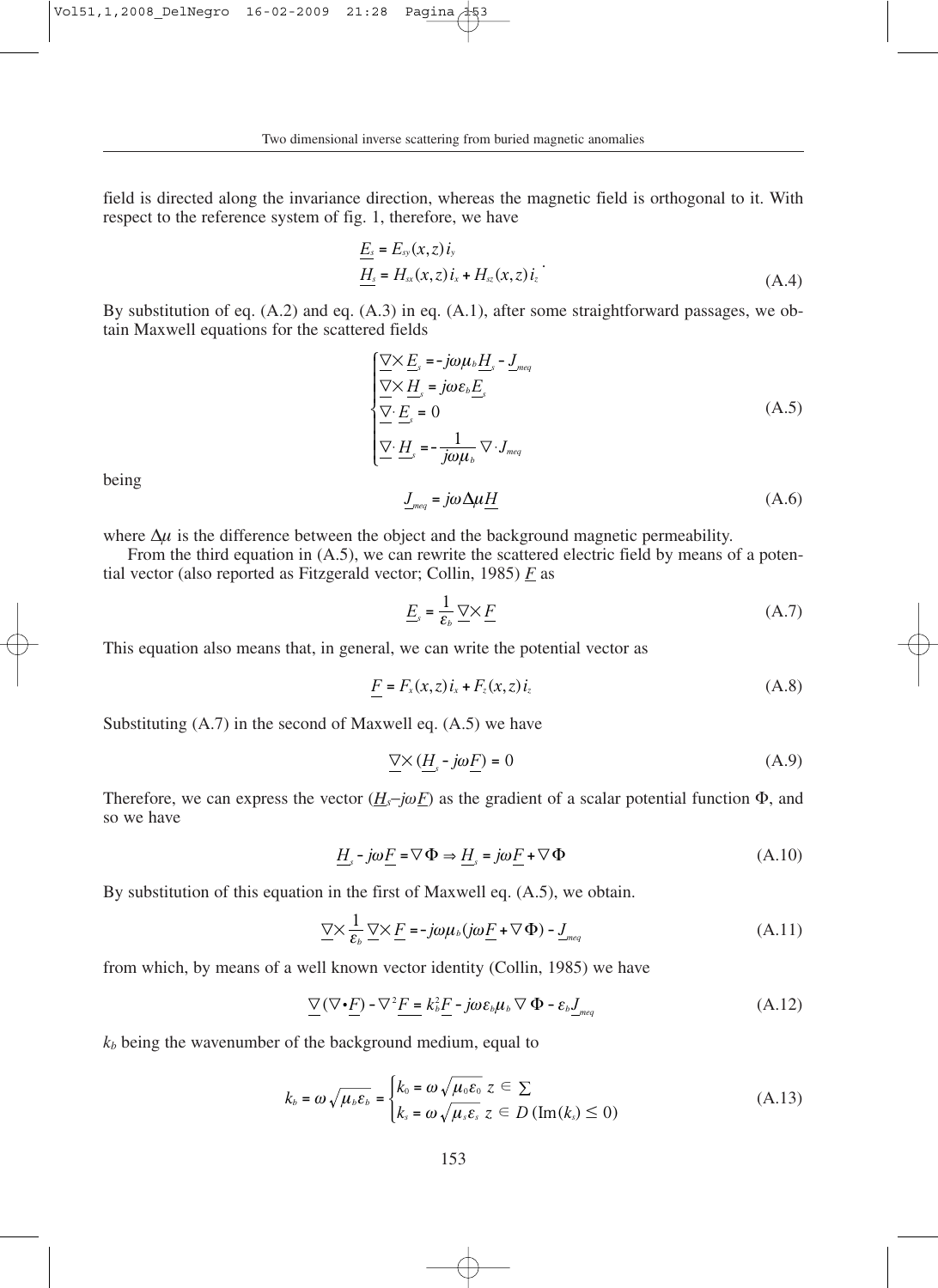where *ko* and *ks* are the wave number in the free space and in the lower half space, respectively. From eq. (A.12) we have

$$
\nabla^2 \underline{F} + k_b^2 \underline{F} = \nabla (\underline{\nabla} \cdot \underline{F} + j\omega \mu_b \varepsilon_b \Phi) + \varepsilon_b \underline{J}_{\text{meq}} \tag{A.14}
$$

At this point, by exploiting the gauge of Lorentz (Collin, 1985), we can impose

$$
\nabla \cdot \underline{F} + j\omega \mu_{b} \varepsilon_{b} \Phi = 0 \tag{A.15}
$$

so that eq. (A.14) evolves in

$$
\nabla^2 \underline{F} + k_b^2 \underline{F} = \varepsilon_b \underline{J}_{\text{meq}} \,. \tag{A.16}
$$

Moreover, eq. (A.15) substituted in eq. (A.10) arises the expression of the magnetic scattered field vs. the only potential vector

$$
\underline{H}_{s} = j\omega \underline{F} - \frac{\nabla(\nabla \cdot \underline{F})}{j\omega \varepsilon_{b}\mu_{b}}.
$$
\n(A.17)

At this point, the problem is recast as the resolution of Helmotz eq. (A.16) with radiating boundary conditions at infinity. In order to solve it, let us begin by writing eq. (A.16) along its components.

$$
\frac{\partial^2 F_x}{\partial x^2} + \frac{\partial^2 F_x}{\partial z^2} + k_b^2 F_x = \varepsilon_b J_{\text{meqx}}
$$
\n
$$
\frac{\partial^2 F_z}{\partial x^2} + \frac{\partial^2 F_z}{\partial z^2} + k_b^2 F_z = \varepsilon_b J_{\text{meqx}}.
$$
\n(A.18)

In order to solve the problem, as is customary, we consider the Fourier transform of all quantities along the *x*-axis. The adopted convention is

$$
\hat{F}_i(u,z) = \int_{-\infty}^{+\infty} F_i(x,z) \exp(-jux) dx \quad i = x, z \tag{A.19}
$$

Therefore, in the transformed domain  $(u, z)$  eqs.  $(A.18)$  are rewritten as

$$
\frac{\partial^2 \hat{F}_x}{\partial z^2} + k_{zb}^2(u)\hat{F}_x = \varepsilon_b \hat{J}_{\text{meqs}} \n\frac{\partial^2 \hat{F}_z}{\partial z^2} + k_{zb}^2(u)\hat{F}_z = \varepsilon_b \hat{J}_{\text{meqs}}.
$$
\n(A.20)

being

$$
k_{\omega} = \sqrt{k_{\omega}^2 - u^2} = \begin{cases} k_{z0} = \sqrt{k_0^2 - u^2} & z \in \Sigma \\ k_{zs} = \sqrt{k_s^2 - u^2} & z \in D \end{cases} \tag{A.21}
$$

The imaginary part of the square roots in eqs.  $(A.21)$  is meant to be negative to ensure that the amplitude of the fields vanishes far from the sources.

Since eqs. (A.20) are linear, we can solve them by adding the solutions of suitable impulsive answers, as it is well known, therefore, let us begin to consider impulsive sources placed in some generic (buried) point (*x'*, *z'*):

$$
J_{\text{meqx}}(x, z) = I_{\text{meqx}} \delta(x - x') \delta(z - z')
$$
  
\n
$$
J_{\text{meqx}}(x, z) = I_{\text{meqx}} \delta(x - x') \delta(z - z')
$$
\n(A.22)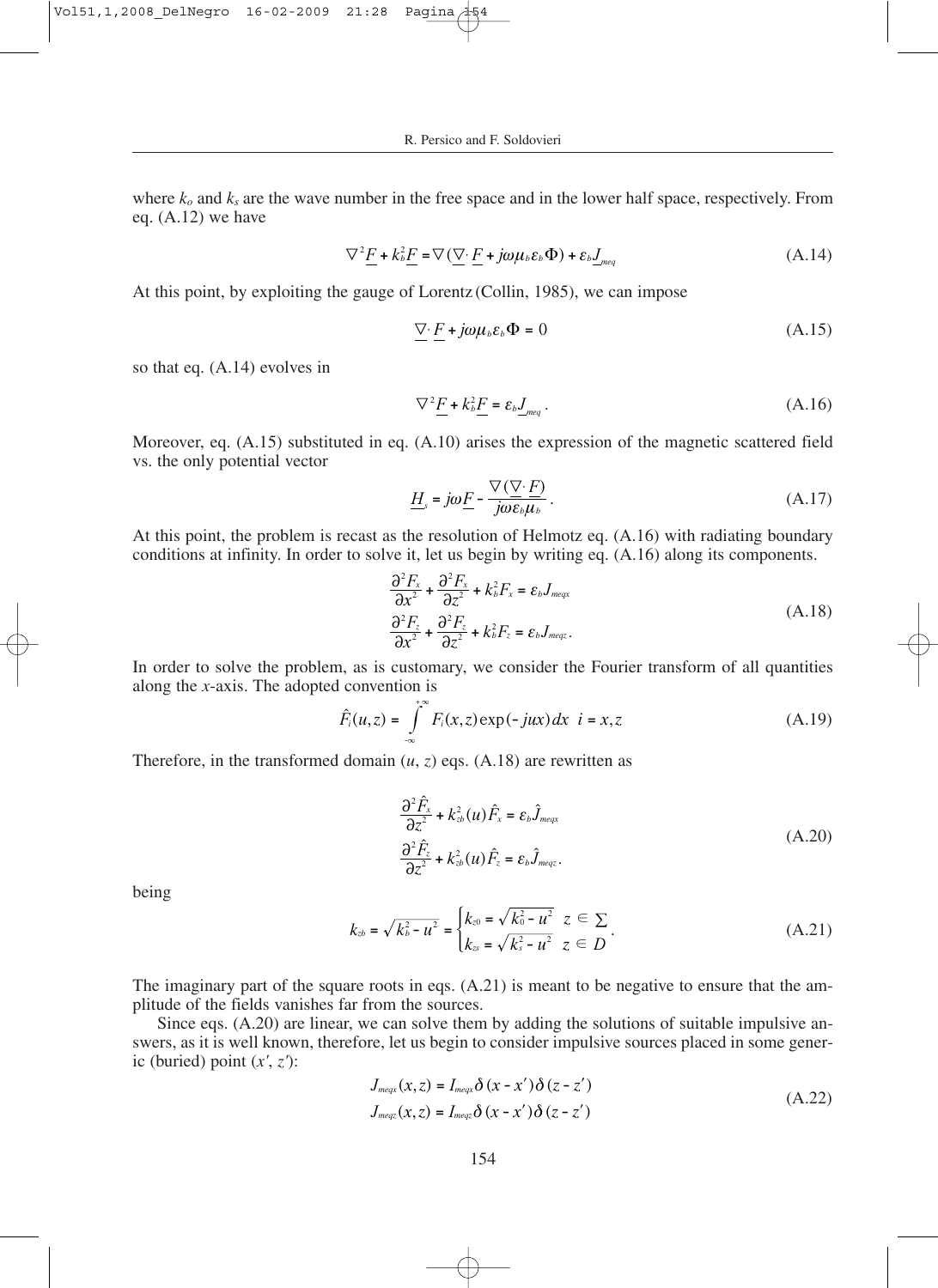Which in the transformed domain becomes

$$
\hat{J}_{\text{meqx}}(u, z) = I_{\text{meqx}} \exp(-jux') \delta(z - z')
$$
\n
$$
\hat{J}_{\text{meqx}}(u, z) = I_{\text{meqx}} \exp(-jux') \delta(z - z')
$$
\n(A.23)

with this sources, eqs.  $(A.20)$  are recast as

$$
\frac{\partial^2 \hat{F}_x}{\partial z^2} + k_{\omega}^2(u)\hat{F}_x = \varepsilon_b I_{\text{meqx}} \exp(-jux')\delta(z - z')
$$
\n
$$
\frac{\partial^2 \hat{F}_z}{\partial z^2} + k_{\omega}^2(u)\hat{F}_z = \varepsilon_b I_{\text{meqx}} \exp(-jux')\delta(z - z')
$$
\n(A.24)

Because of the radiation condition at infinity (Collin, 1985), both (A.24) equations have a general solution that can be written as

$$
\hat{F}_i = \begin{cases}\nA_i(u) \exp(jk_{z0}(u)z) & z < 0 \\
B_i(u) \exp(jk_{zs}(u)z) + C_i(u) \exp(-jk_{zs}(u)z) & 0 < z < z' \ (i = x, z) \\
D_i(u) \exp(-jk_{zs}(u)z) & z' < z\n\end{cases}
$$
\n(A.25)

In order to find the four functions *A, B, C* and *D* we have to impose four conditions. These are given as:

1) Continuity of the tangential component of the electric field at the air-soil interface.

2) Continuity of the tangential component of the magnetic field at the air-soil interface.

3) Continuity of the potential vector at the depth  $z'$  of the source

4) Integrability of the source and of the potential vector (*i.e.* of eqs. (A.24)) about the depth of the source.

An important point is the fact that we can look for a solution parallel to the source both with respect to the *x*-component and to the *z*-component of the magnetic current density, *i.e.* we can solve for two uncoupled problems synthesized as follows:

$$
F = F_x i_x \Longleftrightarrow \hat{J}_{\text{meq}} = \hat{J}_{\text{meq}} i_x
$$
  
\n
$$
F = F_z i_z \Longleftrightarrow \hat{J}_{\text{meq}} = \hat{J}_{\text{meq}} i_z
$$
\n(A.26)

Thanks to this (not trivial) fact, we can retrieve the eight quantities  $A_x$ ,  $B_x$ ,  $C_x$ ,  $D_x$ ,  $A_z$ ,  $B_z$ ,  $C_z$ ,  $D_z$ , from two uncoupled linear systems The calculations are long but straightforward, and the procedure is quite known. Therefore, we can limit to provide the final results of these passages, that are

$$
\hat{F}_{x} = \begin{cases}\n\frac{j\epsilon_{o}\mu_{o}k_{\infty}(u)I_{\text{meqs}}\exp(-jux')}{k_{\infty}(\mu_{o}k_{\infty}(u)+\mu_{s}k_{\infty}(u))}\exp(jk_{\infty}(u)z)\exp(-jk_{\infty}(u)z') & z < 0 \\
\frac{j\epsilon_{s}I_{\text{meqs}}\exp(-jux')}{2k_{\infty}(u)}\left[\exp(jk_{\infty}(u)(z-z')) + \left(\frac{\mu_{s}k_{\infty}(u)-\mu_{o}k_{\infty}(u)}{\mu_{s}k_{\infty}(u)+\mu_{o}k_{\infty}(u)}\right)\exp(-jk_{\infty}(u)(z+z'))\right] & 0 < z < z' \\
\frac{j\epsilon_{s}I_{\text{meqs}}\exp(-jux')}{2k_{\infty}(u)}\left[\exp(-jk_{\infty}(u)(z-z')) + \left(\frac{\mu_{s}k_{\infty}(u)-\mu_{o}k_{\infty}(u)}{\mu_{s}k_{\infty}(u)+\mu_{o}k_{\infty}(u)}\right)\exp(-jk_{\infty}(u)(z+z'))\right] & z' < z\n\end{cases} \tag{A.27}
$$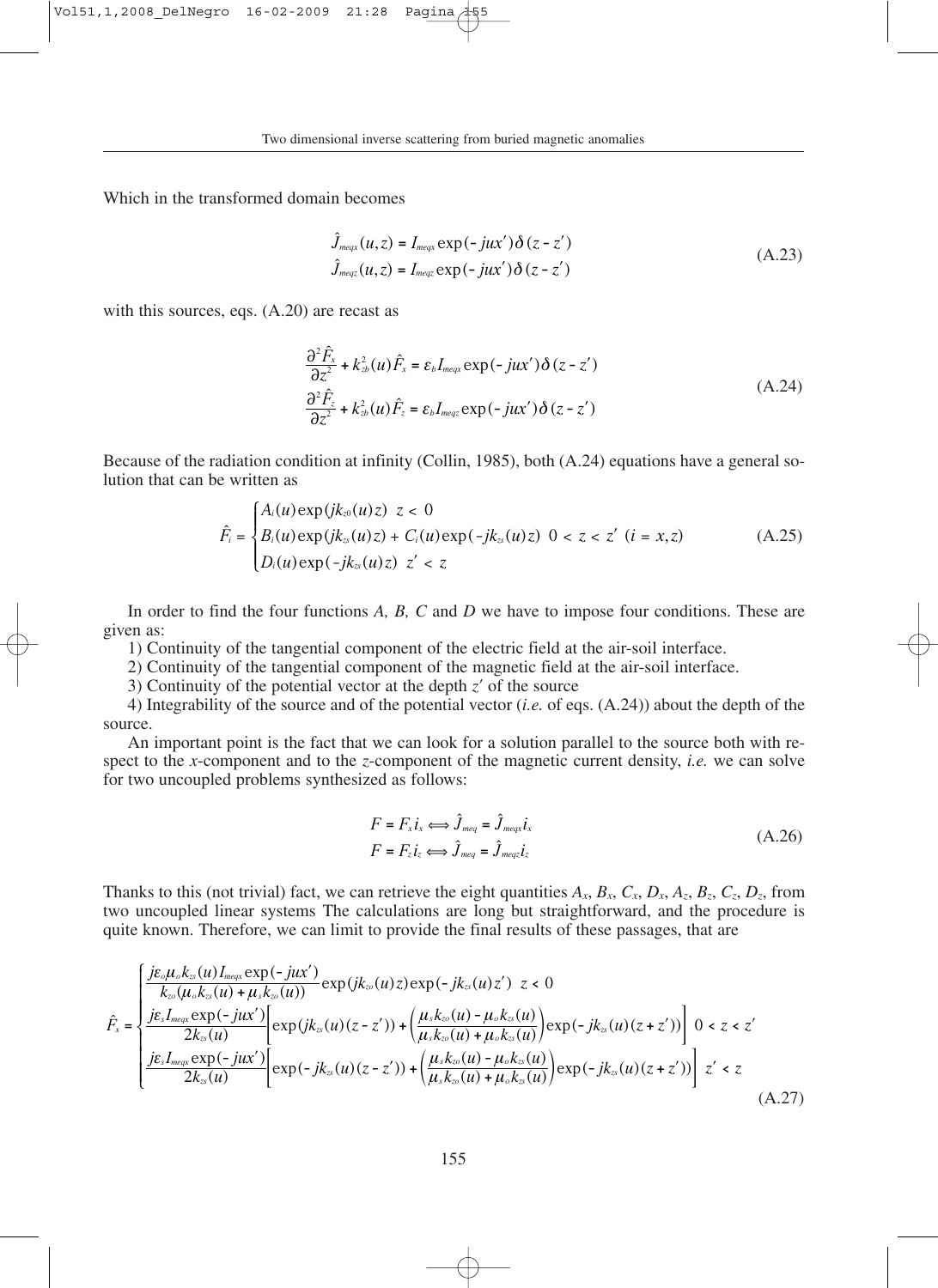and

$$
\hat{F}_{z} = \begin{cases}\n\frac{j\varepsilon_{o}\mu_{o}I_{\text{meqs}}\exp(-jux')}{\mu_{o}k_{z}(u)+\mu_{s}k_{z}(u)}\exp(-jk_{z}(u)z)\exp(jk_{z}(u)z') & z < 0 \\
\frac{j\varepsilon_{s}I_{\text{meqs}}\exp(-jux')}{2k_{z}(u)}\left[\exp(jk_{z}(u)(z-z')) + \left(\frac{\mu_{o}k_{z}(u)-\mu_{s}k_{z}(u)}{\mu_{o}k_{z}(u)+\mu_{s}k_{z}(u)}\right)\exp(-jk_{z}(u)(z+z'))\right] & 0 < z < z' \\
\frac{j\varepsilon_{s}I_{\text{meqs}}\exp(-jux')}{2k_{z}(u)}\left[\exp(-jk_{z}(u)(z-z')) + \left(\frac{\mu_{o}k_{z}(u)-\mu_{s}k_{z}(u)}{\mu_{o}k_{z}(u)+\mu_{s}k_{z}(u)}\right)\exp(-jk_{z}(u)(z+z'))\right] & z' < z\n\end{cases} \tag{A.28}
$$

From the potential vector, we can express the scattered electric field thanks to eq. (A.7), being the curl meant in the transformed domain. The result is (after some further straightforward passages)

$$
\hat{E}_{xy} = \begin{cases}\n-\frac{\varepsilon_{o}\mu_{o}k_{zs}(u)I_{meqx}\exp(-jux')}{\varepsilon_{s}(\mu_{o}k_{zs}(u)+\mu_{s}k_{zo}(u))}\exp(-jk_{zs}(u)z')\exp(jk_{zo}(u)z) + \\
+\frac{ue_{o}\mu_{o}I_{meqx}\exp(-jux')}{\varepsilon_{s}(\mu_{o}k_{zs}(u)+\mu_{s}k_{zo}(u))}\exp(-jk_{zs}(u)z')\exp(jk_{zo}z) & z \in \sum\n\end{cases}
$$
\n
$$
\frac{I_{meqx}\exp(-jux')}{2}\left[sign(z-z')\exp(-jk_{zs}(u)|z-z')\right] + \frac{\mu_{s}k_{zo}(u)-\mu_{o}k_{zs}(u)}{\mu_{s}k_{zo}(u)+\mu_{o}k_{zs}(u)}\exp(-jk_{zs}(u)(z+z'))\right] + \frac{uI_{meqx}\exp(-jux')}{2k_{zs}(u)}\left[\exp(-jk_{zs}(u)|z-z')\right] + \left(\frac{\mu_{o}k_{zs}(u)-\mu_{s}k_{zo}(u)}{\mu_{o}k_{zs}(u)+\mu_{s}k_{zo}(u)}\right)\exp(-jk_{zs}(u)(z+z'))\right]z \in D
$$
\n(A.29)

This is the solution in the transformed domain and for an impulsive source. In order to pass to the distributed solution relevant to the case at hand, we express eq. (A.6) *versus* the scattered field and along its components

$$
J_{\text{meq}_x}(x',z') = j\omega \Delta \mu H_x(x',z') = j\omega \Delta \mu \frac{1}{j\omega\mu} \frac{\partial E_y(x',z')}{\partial z'} = \frac{\frac{\Delta \mu}{\mu_b}}{\frac{\mu_b + \Delta \mu}{\omega}} \frac{\partial E_y(x',z')}{\partial z'} =
$$
  
\n
$$
= \frac{\chi_m(x',z')}{1 + \chi_m(x',z')} \frac{\partial E_y(x',z')}{\partial z'}
$$
  
\n
$$
J_{\text{meq}_x}(x',z') = j\omega \Delta \mu H_z(x',z') = -j\omega \Delta \mu \frac{1}{j\omega\mu} \frac{\partial E_y(x',z')}{\partial x'} = \frac{\frac{\Delta \mu}{\mu_b}}{\frac{\mu_b + \Delta \mu}{\omega}} \frac{\partial E_y(x',z')}{\partial x'} =
$$
  
\n
$$
= -\frac{\chi_m(x',z')}{1 + \chi_m(x',z')} \frac{\partial E_y(x',z')}{\partial x'}
$$
 (A.30)

Therefore, the elementary magnetic currents to be substituted and then integrated in eq. (A.29) are given by

$$
I_{\text{meq},x}(x',z') = J_{\text{meq},x}(x',z')dx'dz' = \frac{\chi_{\text{m}}(x',z')}{1 + \chi_{\text{m}}(x',z')} \frac{\partial E_y(x',z')}{\partial z'} dx'dz'
$$
\n
$$
I_{\text{meq},x}(x',z') = J_{\text{meq},x}(x',z')dx'dz' = \frac{\chi_{\text{m}}(x',z')}{1 + \chi_{\text{m}}(x',z')} \frac{\partial E_y(x',z')}{\partial x'} dx'dz'
$$
\n(A.31)

After substitution of eq. (A.31) in eq. (A.29) and after integration in the variables and in the inves-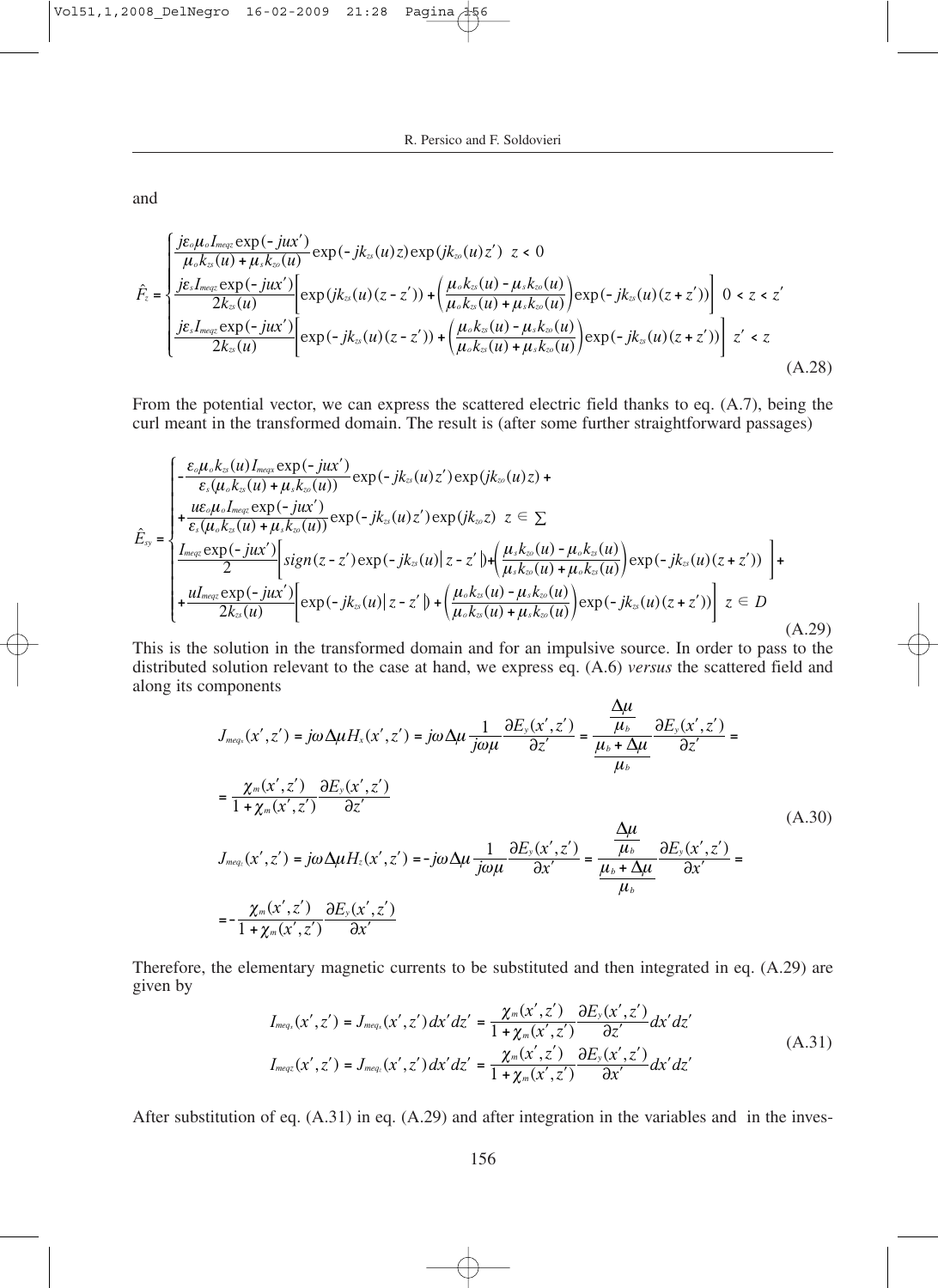tigation domain *D*, the scattered field in the domain is obtained. In order to achieve the scattered field in the spatial domain an inverse Fourier transform is still required. Again, the passages are long but straightforward, therefore we only provide the final result of them

$$
E_{\mathcal{F}}(x,z) = k_s^2 \iint_{D} \left( \frac{1}{2\pi} \int_{0}^{\infty} -\frac{\varepsilon_{o}\mu_{o}k_{\mathcal{F}}(u)\exp(jk_{\mathcal{F}}(u)z)\exp(-jk_{\mathcal{F}}(u)z')}{k_s^2 \varepsilon_{s}(\mu_{o}k_{\mathcal{F}}(u) + \mu_{s}k_{\mathcal{F}}(u))} \exp(ju(x-x'))du \right) \frac{\chi_{m}(x',z')}{1+\chi_{m}(x',z')} \frac{\partial E(x',z')}{\partial z'} dx' dz' +
$$
\n
$$
+k_s^2 \iint_{0} \left( \frac{1}{2\pi} \int_{0}^{\infty} -\frac{ue_{o}\mu_{o}(u)\exp(jk_{\mathcal{F}}(u)z)\exp(-jk_{\mathcal{F}}(u)z')}{k_s^2 \varepsilon_{s}(\mu_{o}k_{\mathcal{F}}(u) + \mu_{s}k_{\mathcal{F}}(u))} \exp(ju(x-x'))du \right) \frac{\chi_{m}(x',z')}{1+\chi_{m}(x',z')} \frac{\partial E(x',z')}{\partial x'} dx' dz' z < 0
$$
\n(A.32)

in air and

$$
E_{\text{sy}}(x,z) = k_s^2 \iint_D \left( \frac{1}{4\pi k_s^2} \int_{-\infty}^{+\infty} \left[ sign(z-z') \exp(-jk_{\text{cs}}(u)) \left( z-z' \right) + \left( \frac{\mu_s k_{\text{cs}}(u) - \mu_o k_{\text{cs}}(u)}{\mu_s k_{\text{cs}}(u) + \mu_o k_{\text{cs}}(u)} \right) \right] \exp(-jk_{\text{cs}}(z+z')) \right] \exp(ju(x-x')) du \right) \frac{\chi_m(x',z')}{1 + \chi_m(x',z')} \frac{\partial E(x',z')}{\partial z'} dx' dz' +
$$
  
+ 
$$
k_s^2 \iint_C \left( -\frac{1}{4\pi k_s^2} \int_{-\infty}^{+\infty} \frac{u}{k_{\text{cs}}} \left[ exp(-jk_{\text{cs}}(u)) \left( z-z' \right) + \left( \frac{\mu_o k_{\text{cs}}(u) - \mu_s k_{\text{cs}}(u)}{\mu_o k_{\text{cs}}(u) + \mu_s k_{\text{cs}}(u)} \right) \right] \exp(-jk_{\text{cs}}(z+z')) \right] \exp(ju(x-x')) du \left. \int_{1 + \chi_m(x',z')} \frac{\partial E(x',z')}{\partial x'} dx' dz' z > 0
$$

in the soil.

At this point, since the total field in the investigation domain is given by the sum of the incident and the scattered field, eqs.  $((A.31)-(A.33))$  provide quite immediately eqs.  $(2.1)$  and  $(2.2)$  in the Section 2.

#### *REFERENCES*

- ABUBAKAR, A. and P.M. VAN DEN BERG (2004): Iterative forward and inverse algorithms based on domain integral equations for three-dimensional electric and magnetic objects, *J. Comput. Phys.*, **195**, 236-262.
- BERTERO, M. and P. BOCCACCI (1998): *Introduction to Inverse Problems in Imaging* (IOP, Bristol, U.K.).
- CHEW, W.C. (1995): *Waves and Fields in Inhomogeneous Media (*IEEE Ppress, Piscataway, N.J.).
- CHEN, P., R.X. WU, T. ZHAO, F. YANG and J.Q. XIAO (2005): Complex permittivity and permeability of metallic magnetic granular composites at microwave frequencies, *J. Phys. D Appl. Phys.*, **38**, 2302-2305.
- COLLIN, R.E. (1985): *Antennas and Radiowave Propagation* (McGraw-Hill).
- COLTON, D. and R. KRESS (1992): *Inverse Acoustic and Electromagnetic Scattering Theory* (Springer Verlag).
- CROCCO, L. and F. SOLDOVIERI (2003): A microwave tomographic approach for imaging targets buried in a layered medium, *Ann. Geophys.*, **46** (3), 559-572.
- DURAL, D. and M.I. AKSUN (1995): Closed-Form Green's Functions for General Sources and Stratified Media, *IEEE Trans. Microwave Theory Techniques*, **43** (7), 1545-1552.
- GIANNOPULOS, A. (2003): *GprMax2D V 1.5* (Electromagnetic Simulator for Ground Probing Radar).
- GUSTAFSSON, M. and S. HE (2000): An optimization approach to two-dimensional time domain electromagnetic inverse problems, *Radio Sci.*, **35** (2), 525-536.
- JARVIS, J.B., M.D. JANEZIC, B.F. RIDDLE, R.T. JOHNK, P. KA-BOS, C.L. HOLLOWAY, R.G. GEYER and C.A. GROSVEN-OVER (2004): Measuring the permittivity and permeability of lossy materials: solids, liquids, metals, buildings materials, and negative-index materials, *NIST Technical Note 1536*.
- NABIGHIAN, M. (1987): *Electromagnetic Methods in Applied Geophysics-Theory* (Society of Exploration Geophysics), vol. 1.
- NIE, X.C., N. YUAN*,* L.W. LI, Y.B. GAN and T.S. YEO (2006): A fast combined field volume integral equation solution to EM scattering by 3D dielectric objects of